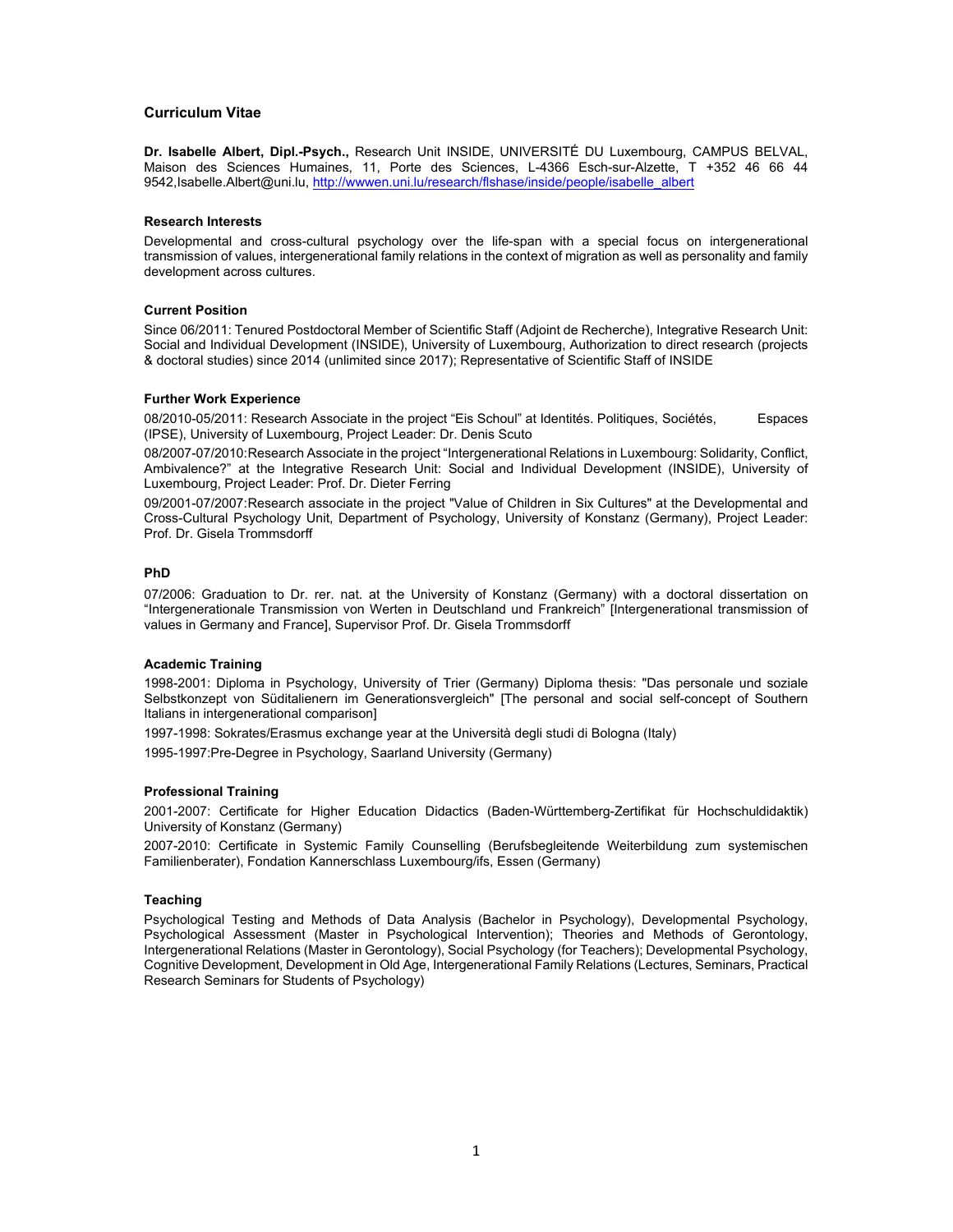## **Lecturer in Doctoral Training Schools**

Albert, I. (2016, April). *Adult child-parent relations in the context of migration.* COST INTERFASOL - Intergenerational Family Solidarity Across Europe – 2nd Training School Intergenerational Solidarity in a Diverse World, Porto, Portugal, April 04-08 2016.

Albert, I. (2016, May). *Intergenerational family relations over the life course.* COST INTERFASOL - Intergenerational Family Solidarity Across Europe - 3rd Training School, Milan, Italy, May 23-27 2016.

Murdock, E., Albert, I., & Valsiner, J. (2018, June). *Cultural psychology : From theory to practice. Cultural psychology as an interdisciplinary synthesis*. First Annual Summer School on Cultural Psychology, University of Luxembourg, June 19-22, 2018).

## **Grants**

Project Grant: Intergenerational Relations in the Light of Migration and Ageing (IRMA) funded by the Fonds National de la Recherche Luxembourg (PI: Dr. Isabelle Albert, 2013-2017; C12/SC/4009630/IRMA/Albert); Project budget: € 441'252; FNR contribution: € 300'000

Workshop Grant: Annual Asia-Europe Workshop Series 2007/2008 by Asia-Europe Foundation (ASEF) and European Alliance for Asian Studies (Asia Alliance), together with Dr. Boris Mayer (University of Konstanz, Germany) and Prof. Dr. Gang Zheng (Chinese Academy of Sciences, Beijing, China)

Travel Grant from the European Science Foundation: HERA Joint Research Programme "Cultural Encounters – Matchmaking Event"

#### **Cooperations**

Member of the Management Committee (MC) of the COST Action IS1311 "Intergenerational Family Solidarity across Europe (INTERFASOL)" and Leader of Working Group (WG) 1: Relationships between intergenerational family solidarity and key life domains

### **Memberships**

Société Luxembourgeoise de Psychologie (SLP), *Executive Board Member;* Deutsche Gesellschaft für Psychologie (DGPs), Fachgruppe Entwicklungspsychologie; International Association for Cross-Cultural Psychology (IACCP); European Society on Family Relations (ESFR); European Association for Research on Adolescence (EARA), *National Representative for Luxembourg;* Gerontological Society of America (GSA); American Educational Research Association (AERA); Member of the EFPA Board "Ethnic and Cultural Diversity"

### **Editorial Activities**

Associate Editor of GeroPsych - The Journal of Gerontopsychology and Geriatric Psychiatry

#### **Ad-hoc Reviewer for Journals and Books**

Ageing & Society; Annual Meeting of the Geronotological Society of America; Cognition, Brain, Behavior. An interdisciplinary Journal; Culture & Psychology; Family Science; GeroPsych - The Journal of Gerontopsychology and Geriatric Psychiatry (*Associate Editor*); Group Processes & Intergroup Relations; GSA- The Gerontological Society of America; International Journal of Behavioral Development; International Journal of Ageing and Human Development; International Journal of Psychology; Integrative Psychological & Behavioral Science; Journal of Aging and Social Policy; Journal of Cross-Cultural Psychology; Journal of Family Issues; Journal of Family Studies; Journal of Ageing & Social Policy; Journal of Social and Personal Relationships; Social Development; Springer Books; Wiley (Higher Education); Zeitschrift für Pädagogische Psychologie

#### **Ad-hoc Reviewer for Funding Agencies**

COST Association

Research Foundation - Flanders (Fonds Wetenschappelijk Onderzoek - Vlaanderen, FWO)

#### **Supervision Track Record**

-Stephanie Barros Coimbra -Intergenerational family relations in a multicultural context - Thesis director -Dominik Mihalits - Psychodynamic processes in cultural adaptations over life-span - CET member -Nadine Pax – Accompagnement des personnes âgées dans les institutions gériatriques – Une métaanalyse – CET member

-Marie-Paule Theisen – Achtsamkeit als Determinante von Glück im Alter – Dissertation Defense Jury Member (4.7.2017)